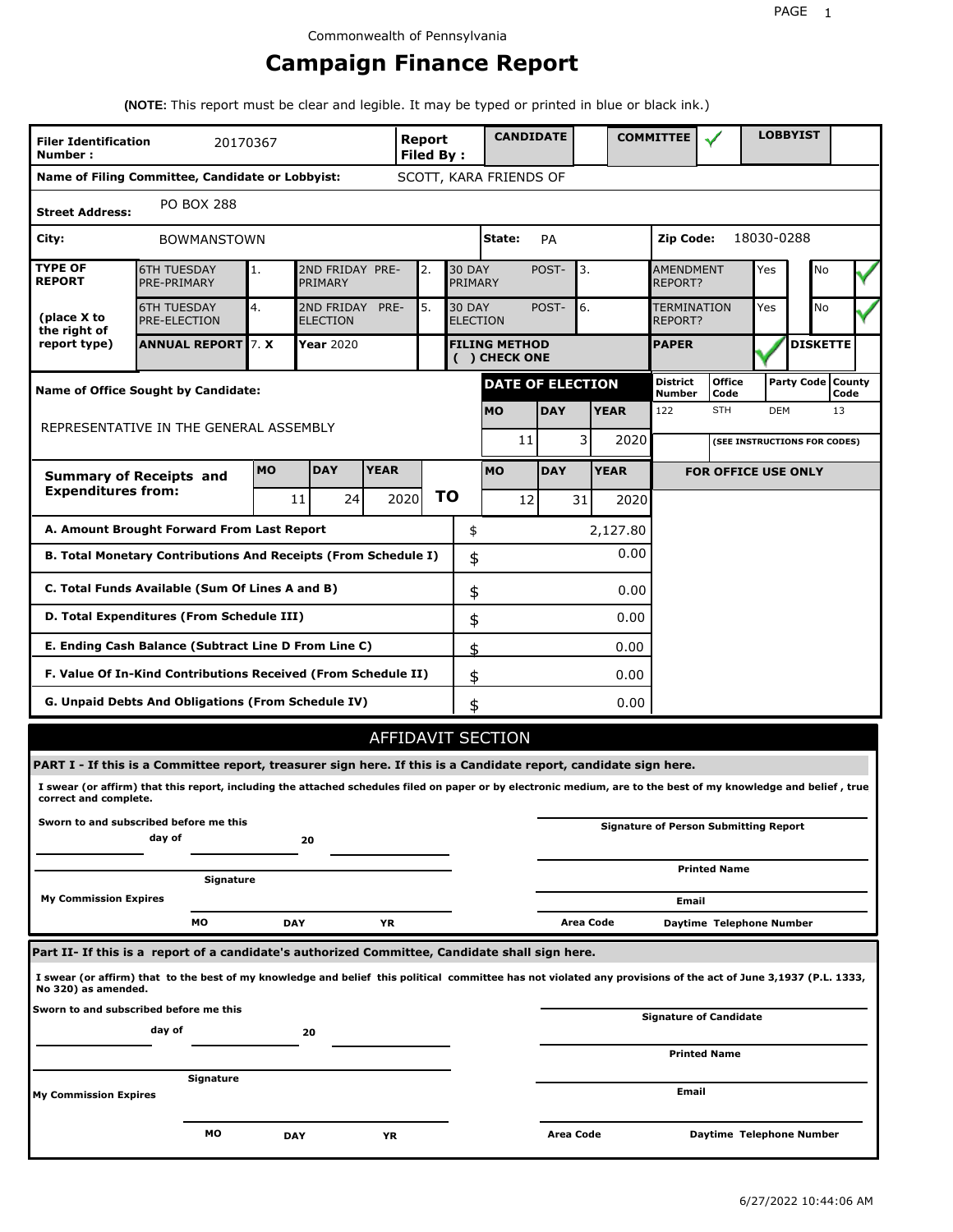## **SCHEDULE I CONTRIBUTIONS AND RECEIPTS Detailed Summary Page**

**Name of Filing Committee or Candidate Reporting Period Reporting Period** SCOTT, KARA FRIENDS OF **From:** 11/24/2020 **To:** 12/31/2020 **1. Unitemized Contributions Received - \$ 50.00 or Less Per Contributor TOTAL for the Reporting Period (1) \$** 0.00 **2. Contributions Received - \$ 50.01 To \$250.00 (From Part A and Part B) TOTAL for the Reporting Period (2) Contributions Received From Political Committees (Part A) All Other Contributions (Part B) \$ \$ \$** 0.00 0.00 0.00 **3. Contributions Received Over \$250.00 (From Part C and Part D) TOTAL for the Reporting Period (3) Contributions Received From Political Committees (Part C) All Other Contributions (Part D) \$ \$ \$** 0.00 0.00 0.00 **4. Other Receipts, Refunds, Interest Earned, Returned Checks, Etc . (From Part E) TOTAL for the Reporting Period (4) \$** 0.00 **Total Monetary Contributions and Receipts During this Reporting Period (Add and enter amount totals from Boxes 1,2,3 and 4; also enter this amount on Page1, Report Cover Page, Item B.) \$** 0.00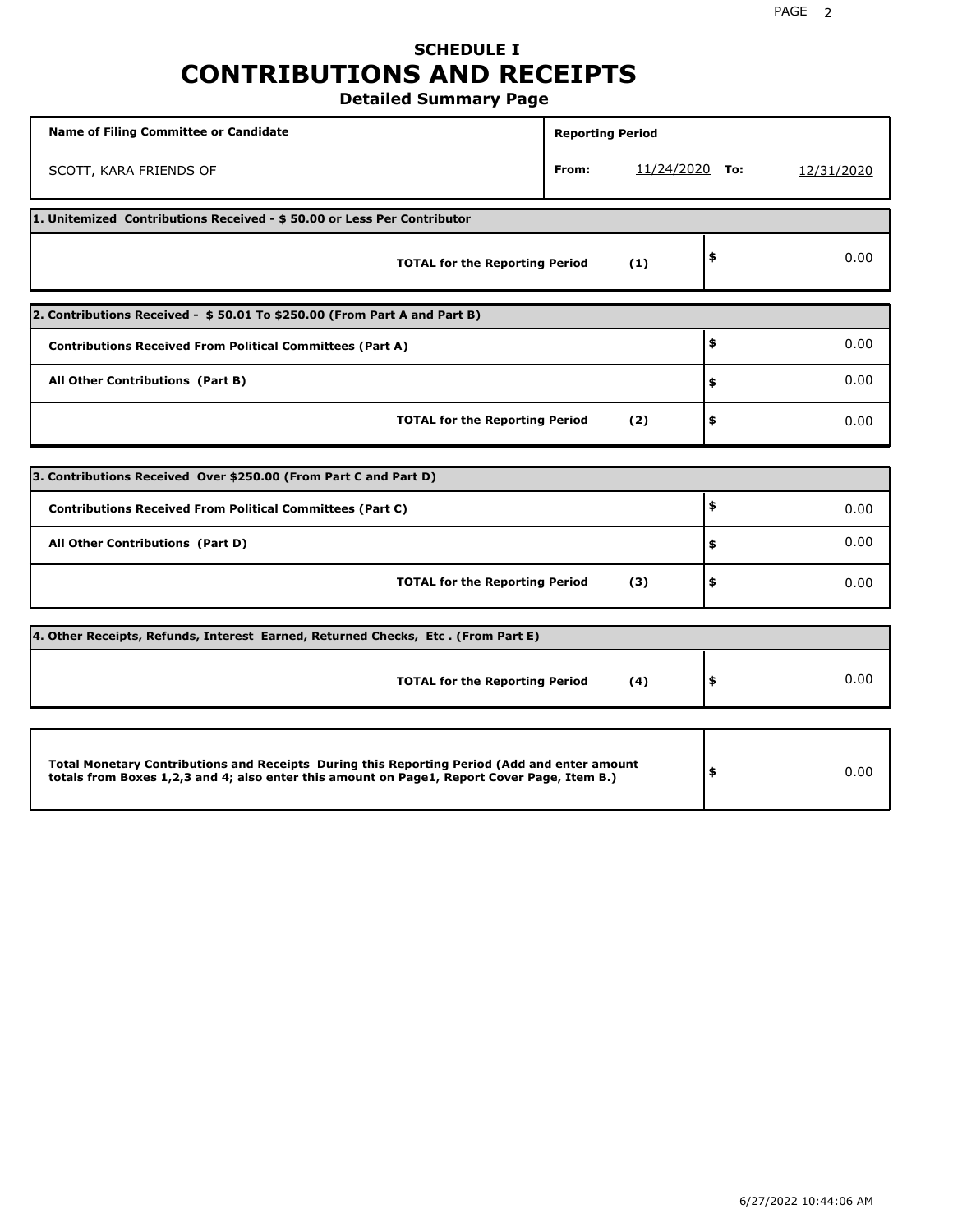PAGE 3

# **PART A CONTRIBUTIONS RECEIVED FROM POLITICAL COMMITTEES**

**\$50.01 TO \$250.00**

 **Use this Part to itemize only contributions received from political committees with an aggregate value from \$50.01 to \$250.00 in the reporting period.**

|                                            | Name of Filing Committee or Candidate |                   |           |             |             |                   |
|--------------------------------------------|---------------------------------------|-------------------|-----------|-------------|-------------|-------------------|
|                                            |                                       |                   | From:     |             | To:         |                   |
|                                            |                                       |                   |           | <b>DATE</b> |             | <b>AMOUNT</b>     |
| <b>Full Name of Contributing Committee</b> |                                       |                   | <b>MO</b> | <b>DAY</b>  | <b>YEAR</b> |                   |
| <b>Mailing Address</b>                     |                                       |                   |           |             |             | \$<br>0.00        |
| City                                       | <b>State</b>                          | Zip Code (Plus 4) |           |             |             |                   |
|                                            |                                       |                   |           |             |             | <b>PAGE TOTAL</b> |
|                                            |                                       |                   |           |             |             |                   |

**Enter Grand Total of Part A on Schedule I, Detailed Summary Page, Section 2.**

**\$** 0.00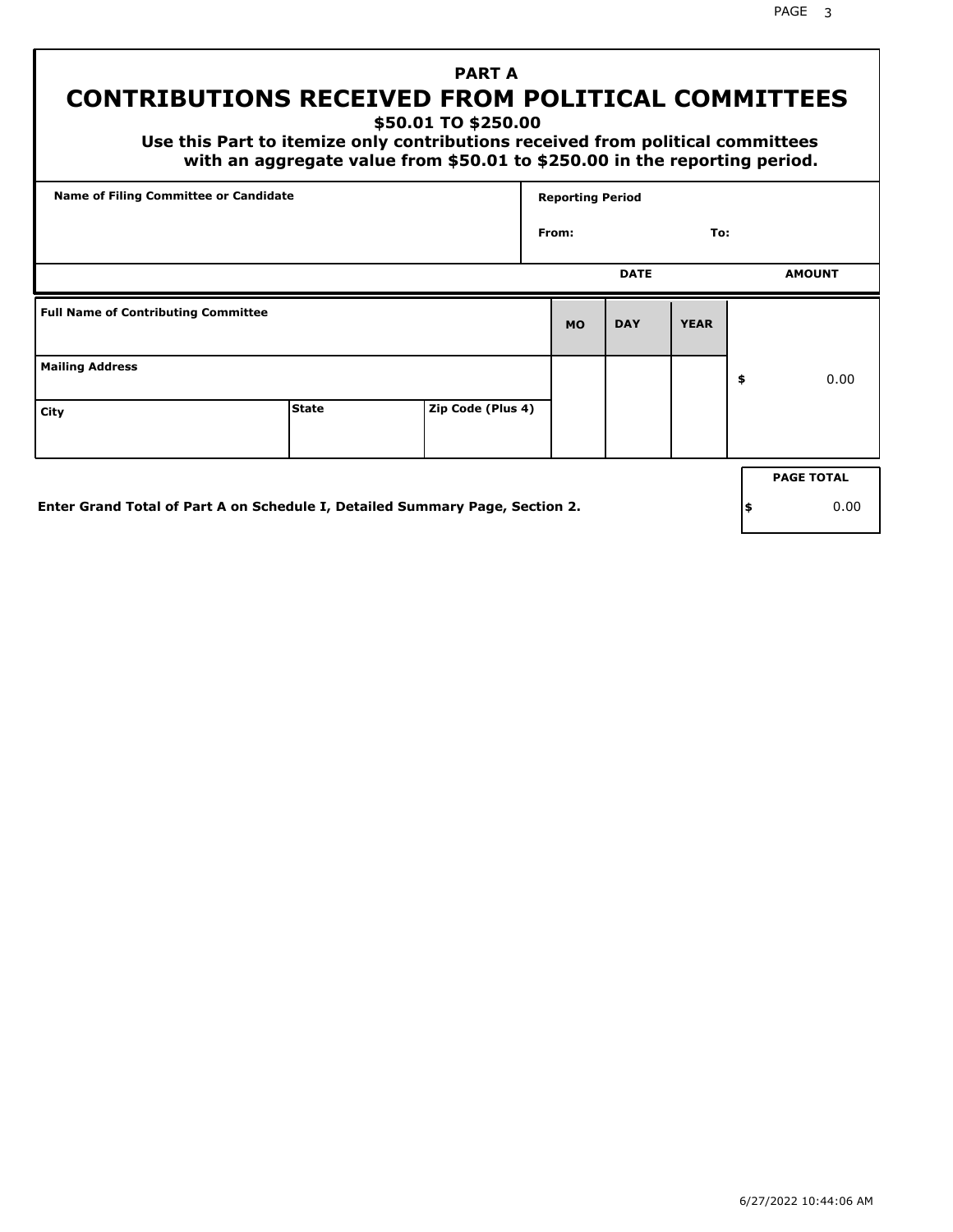| <b>PART B</b><br><b>ALL OTHER CONTRIBUTIONS</b><br>\$50.01 TO \$250.00<br>Use this Part to itemize all other contributions with an aggregate value from<br>\$50.01 to \$250.00 in the reporting period.<br>(Exclude contributions from political committees reported in Part A) |              |                   |       |                         |             |             |    |                   |  |
|---------------------------------------------------------------------------------------------------------------------------------------------------------------------------------------------------------------------------------------------------------------------------------|--------------|-------------------|-------|-------------------------|-------------|-------------|----|-------------------|--|
| <b>Name of Filing Committee or Candidate</b>                                                                                                                                                                                                                                    |              |                   |       | <b>Reporting Period</b> |             |             |    |                   |  |
|                                                                                                                                                                                                                                                                                 |              |                   | From: |                         |             | To:         |    |                   |  |
|                                                                                                                                                                                                                                                                                 |              |                   |       |                         | <b>DATE</b> |             |    | <b>AMOUNT</b>     |  |
| <b>Full Name of Contributor</b>                                                                                                                                                                                                                                                 |              |                   |       | <b>MO</b>               | <b>DAY</b>  | <b>YEAR</b> |    |                   |  |
| <b>Mailing Address</b>                                                                                                                                                                                                                                                          |              |                   |       |                         |             |             | \$ | 0.00              |  |
| City                                                                                                                                                                                                                                                                            | <b>State</b> | Zip Code (Plus 4) |       |                         |             |             |    |                   |  |
|                                                                                                                                                                                                                                                                                 |              |                   |       |                         |             |             |    | <b>PAGE TOTAL</b> |  |
| Enter Grand Total of Part A on Schedule I, Detailed Summary Page, Section 2.                                                                                                                                                                                                    |              |                   |       |                         |             |             | \$ | 0.00              |  |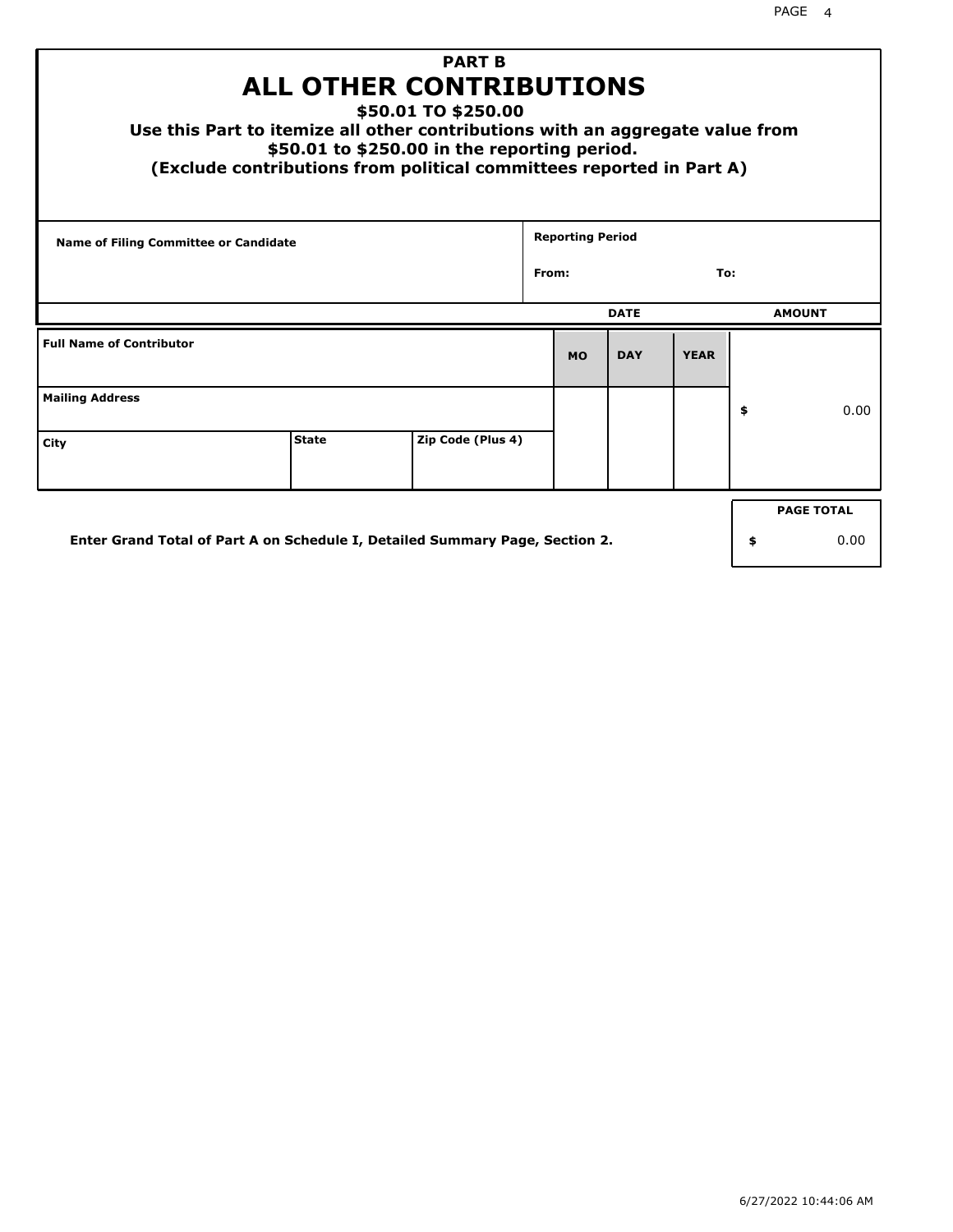# **PART C Contributions Received From Political Committees**

**OVER \$250.00**

 **Use this Part to itemize only contributions received from Political committees with an aggregate value from Over \$250.00 in the reporting period.**

| Name of Filing Committee or Candidate                                        |              | <b>Reporting Period</b> |             |            |             |                   |
|------------------------------------------------------------------------------|--------------|-------------------------|-------------|------------|-------------|-------------------|
|                                                                              |              | From:                   |             |            | To:         |                   |
|                                                                              |              |                         | <b>DATE</b> |            |             | <b>AMOUNT</b>     |
| <b>Full Name of Contributing Committee</b>                                   |              |                         | <b>MO</b>   | <b>DAY</b> | <b>YEAR</b> |                   |
| <b>Mailing Address</b>                                                       |              |                         |             |            |             | \$<br>0.00        |
| City                                                                         | <b>State</b> | Zip Code (Plus 4)       |             |            |             |                   |
|                                                                              |              |                         |             |            |             | <b>PAGE TOTAL</b> |
| Enter Grand Total of Part C on Schedule I, Detailed Summary Page, Section 3. |              |                         |             |            |             | \$<br>0.00        |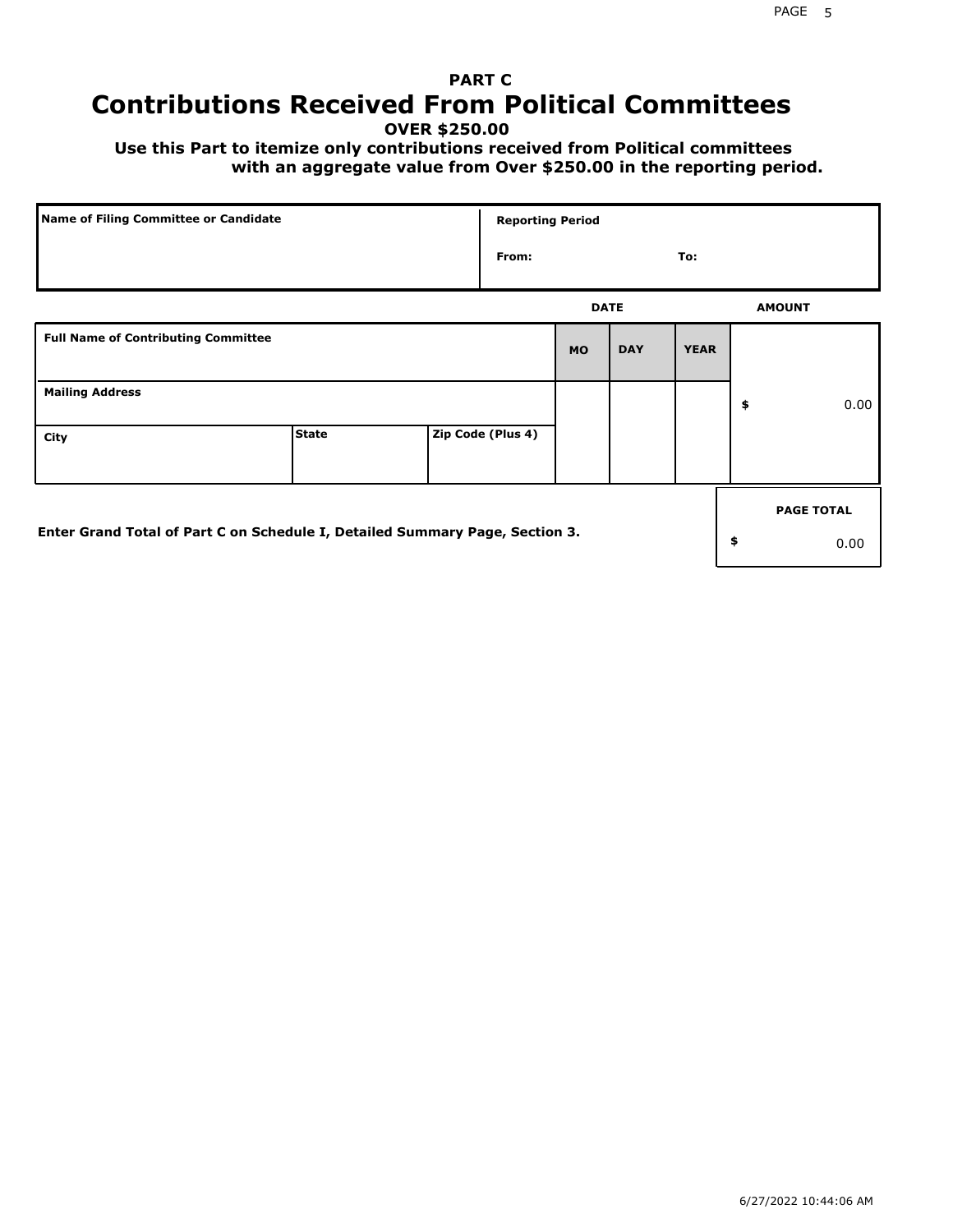# **PART D ALL OTHER CONTRIBUTIONS**

### **OVER \$250.00**

## **Use this Part to itemize all other contributions with an aggregate value of**

#### **over \$250.00 in the reporting period.**

#### **(Exclude contributions from political committees reported in Part C.)**

| Name of Filing Committee or Candidate | <b>Reporting Period</b> |     |
|---------------------------------------|-------------------------|-----|
|                                       | From:                   | To: |
|                                       |                         |     |

|                                                                              |              |                   |                   | <b>DATE</b>  |             | <b>AMOUNT</b>     |
|------------------------------------------------------------------------------|--------------|-------------------|-------------------|--------------|-------------|-------------------|
| <b>Full Name of Contributor</b>                                              |              |                   | <b>MO</b>         | <b>DAY</b>   | <b>YEAR</b> |                   |
| <b>Mailing</b><br><b>Address</b>                                             |              |                   |                   |              |             | \$<br>0.00        |
| City                                                                         | <b>State</b> | Zip Code (Plus 4) |                   |              |             |                   |
| <b>Employer Name</b>                                                         |              |                   | <b>Occupation</b> |              |             |                   |
| <b>Employer Mailing Address/Principal Place of</b><br>Business               |              | City              |                   | <b>State</b> |             | Zip Code (Plus 4) |
| Enter Grand Total of Part C on Schedule I, Detailed Summary Page, Section 3. |              |                   |                   |              |             | <b>PAGE TOTAL</b> |
|                                                                              |              |                   |                   |              |             | \$<br>0.00        |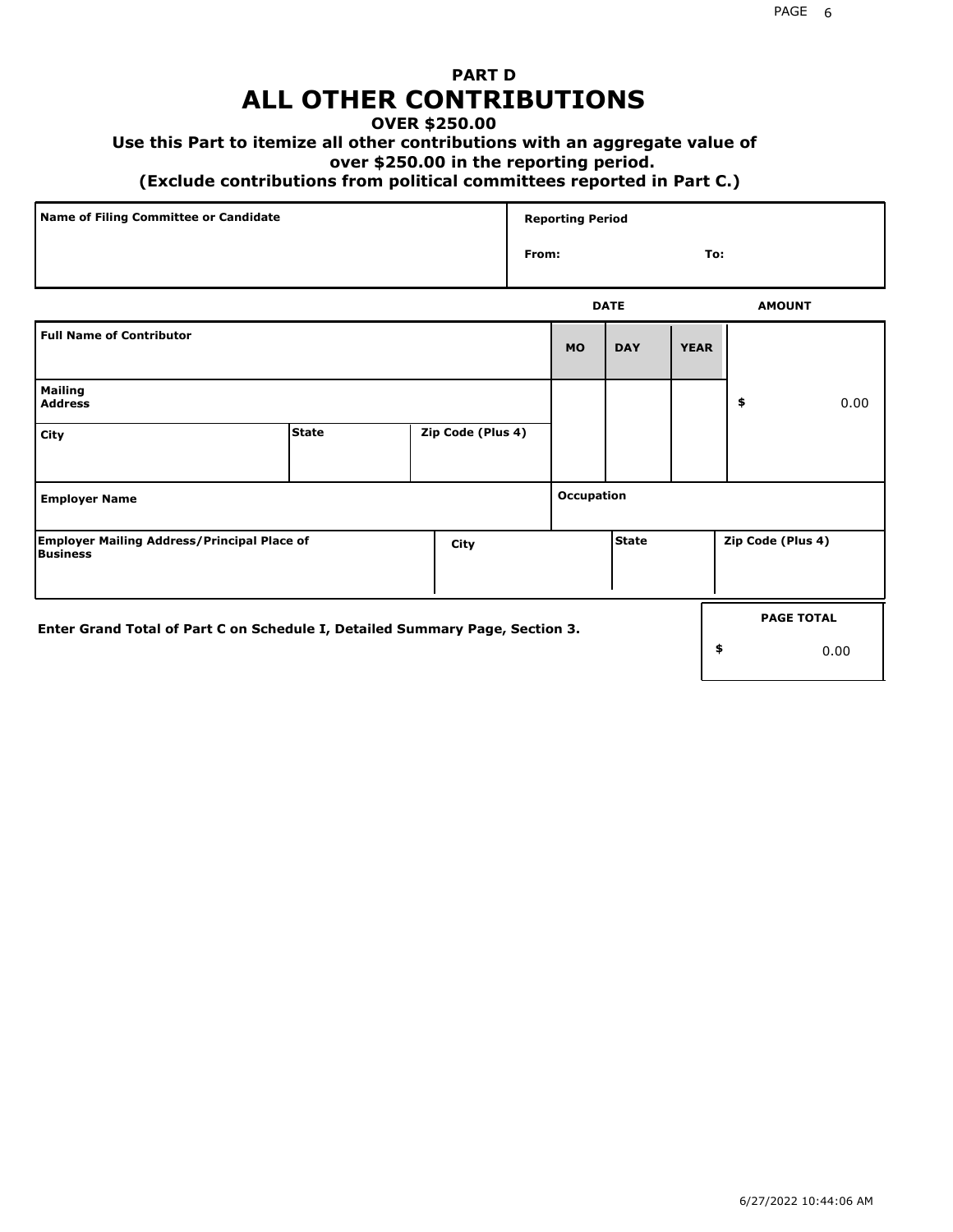## **PART E OTHER RECEIPTS**

#### **REFUNDS, INTEREST INCOME, RETURNED CHECKS, ETC.**

 **Use this Part to report refunds received, interest earned, returned checks and**

## **prior expenditures that were returned to the filer.**

| Name of Filing Committee or Candidate                                        |              |                   |  | <b>Reporting Period</b> |             |             |    |                   |      |
|------------------------------------------------------------------------------|--------------|-------------------|--|-------------------------|-------------|-------------|----|-------------------|------|
|                                                                              |              |                   |  |                         |             | To:         |    |                   |      |
|                                                                              |              |                   |  |                         | <b>DATE</b> |             |    | <b>AMOUNT</b>     |      |
| <b>Full Name</b>                                                             |              |                   |  | <b>MO</b>               | <b>DAY</b>  | <b>YEAR</b> |    |                   |      |
| <b>Mailing Address</b>                                                       |              |                   |  |                         |             |             | \$ |                   | 0.00 |
| City                                                                         | <b>State</b> | Zip Code (Plus 4) |  |                         |             |             |    |                   |      |
| <b>Receipt Description</b>                                                   |              |                   |  |                         |             |             |    |                   |      |
| Enter Grand Total of Part E on Schedule I, Detailed Summary Page, Section 4. |              |                   |  |                         |             |             |    | <b>PAGE TOTAL</b> |      |
|                                                                              |              |                   |  |                         |             |             | \$ | 0.00              |      |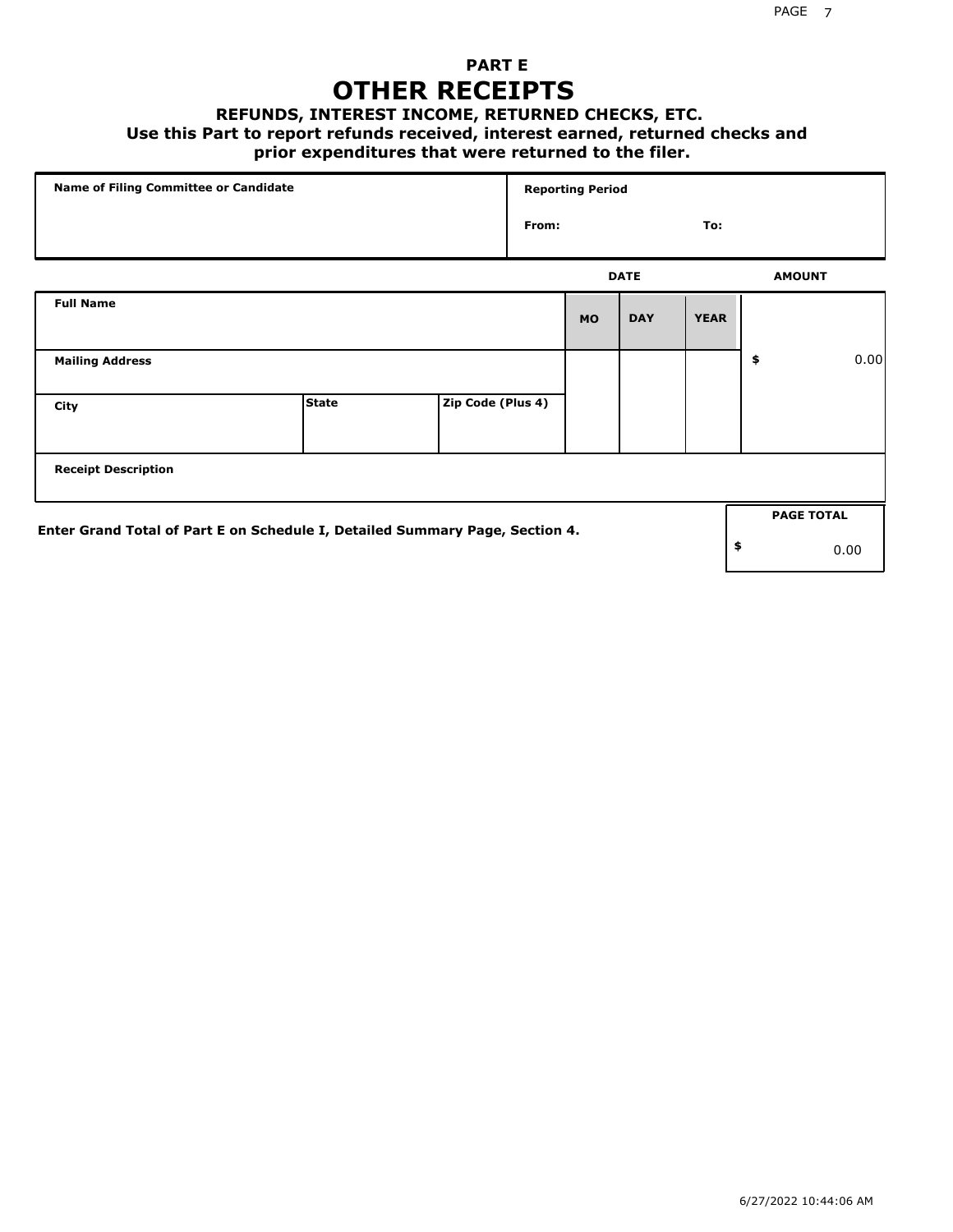#### **SCHEDULE II IN-KIND CONTRIBUTIONS AND VALUABLE THINGS RECEIVED USE THIS SCHEDULE TO REPORT ALL IN-KIND CONTRIBUTIONS OF VALUABLE THINGS**

### **DURING THE REPORTING PERIOD.**

**Detailed Summary Page**

| <b>Name of Filing Committee or Candidate</b>                                                                                                                                | <b>Reporting Period</b> |                |            |
|-----------------------------------------------------------------------------------------------------------------------------------------------------------------------------|-------------------------|----------------|------------|
| SCOTT, KARA FRIENDS OF                                                                                                                                                      | From:                   | 11/24/2020 To: | 12/31/2020 |
| 1. UNITEMIZED IN-KIND CONTRIBUTIONS RECEIVED - VALUE OF \$50.00 OR LESS PER CONTRIBUTOR                                                                                     |                         |                |            |
| <b>TOTAL for the Reporting Period</b>                                                                                                                                       | (1)                     | \$             | 0.00       |
| 2. IN-KIND CONTRIBUTIONS RECEIVED - VALUE OF \$50.01 TO \$250.00 (FROM PART F)                                                                                              |                         |                |            |
| <b>TOTAL for the Reporting Period</b>                                                                                                                                       | (2)                     | \$             | 0.00       |
| 3. IN-KIND CONTRIBUTION RECIEVED - VALUE OVER \$250.00 (FROM PART G)                                                                                                        |                         |                |            |
| <b>TOTAL for the Reporting Period</b>                                                                                                                                       | (3)                     | \$             | 0.00       |
| TOTAL VALUE OF IN-KIND CONTRIBUTIONS DURING THIS REPORTING PERIOD (Add and enter<br>amount totals from Boxes 1,2, and 3; also enter on Page 1, Reports Cover Page, Item F.) |                         | \$             | 0.00       |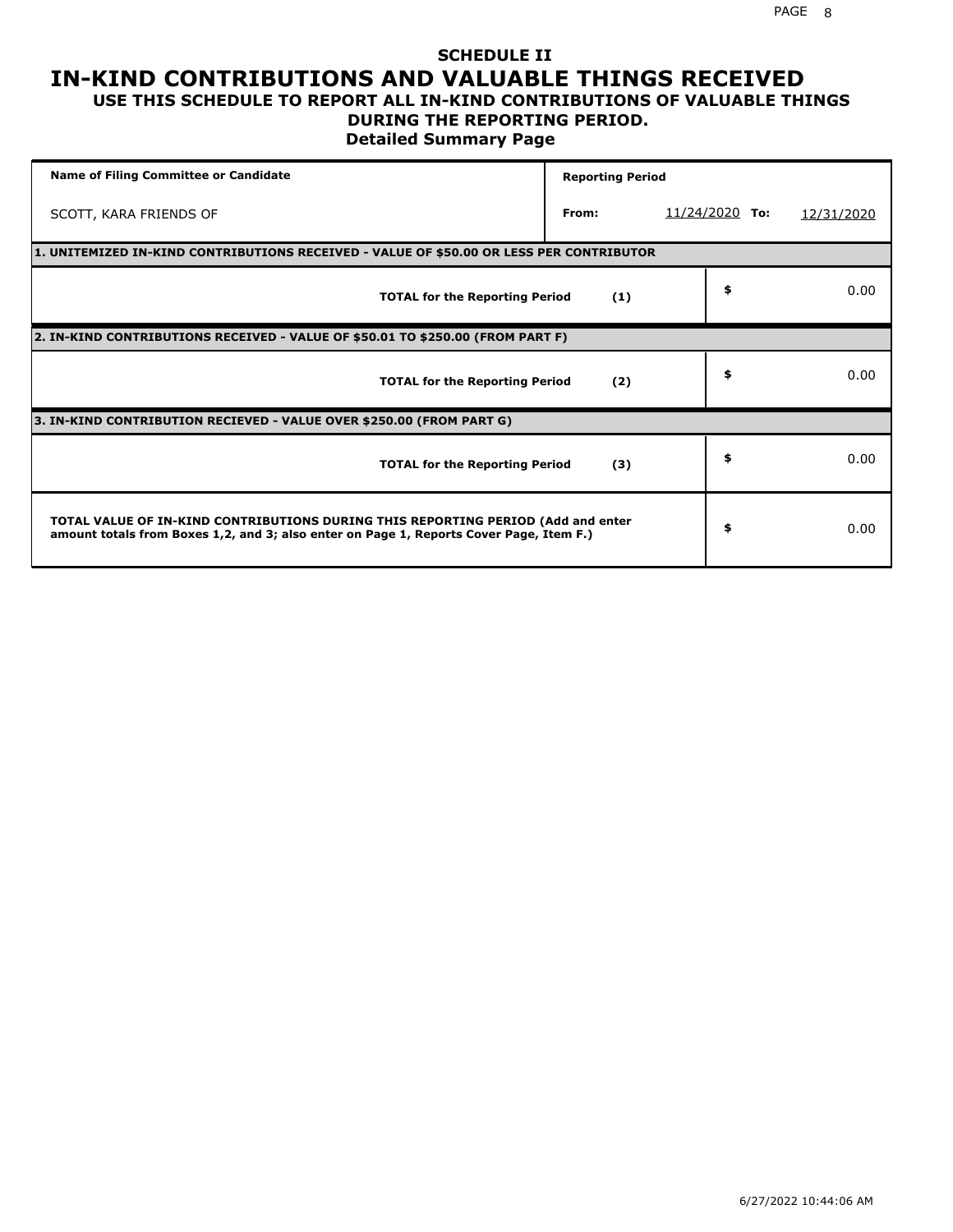# **SCHEDULE II PART F IN-KIND CONTRIBUTIONS RECEIVED**

# **VALUE OF \$50.01 TO \$250.00**

| Name of Filing Committee or Candidate                                                                         |              |                   | <b>Reporting Period</b> |             |             |                   |      |
|---------------------------------------------------------------------------------------------------------------|--------------|-------------------|-------------------------|-------------|-------------|-------------------|------|
| From:                                                                                                         |              |                   |                         |             |             | To:               |      |
|                                                                                                               |              |                   |                         | <b>DATE</b> |             | <b>AMOUNT</b>     |      |
| <b>Full Name of Contributor</b>                                                                               |              |                   | <b>MO</b>               | <b>DAY</b>  | <b>YEAR</b> |                   |      |
| <b>Mailing Address</b>                                                                                        |              |                   |                         |             |             | \$                | 0.00 |
| City                                                                                                          | <b>State</b> | Zip Code (Plus 4) |                         |             |             |                   |      |
| <b>Description of Contribution:</b>                                                                           |              |                   |                         |             |             |                   |      |
| Enter Grand Total of Part F on Schedule II, In-Kind Contributions Detailed Summary Page,<br><b>Section 2.</b> |              |                   |                         |             |             | <b>PAGE TOTAL</b> |      |
|                                                                                                               |              |                   |                         |             | \$          |                   | 0.00 |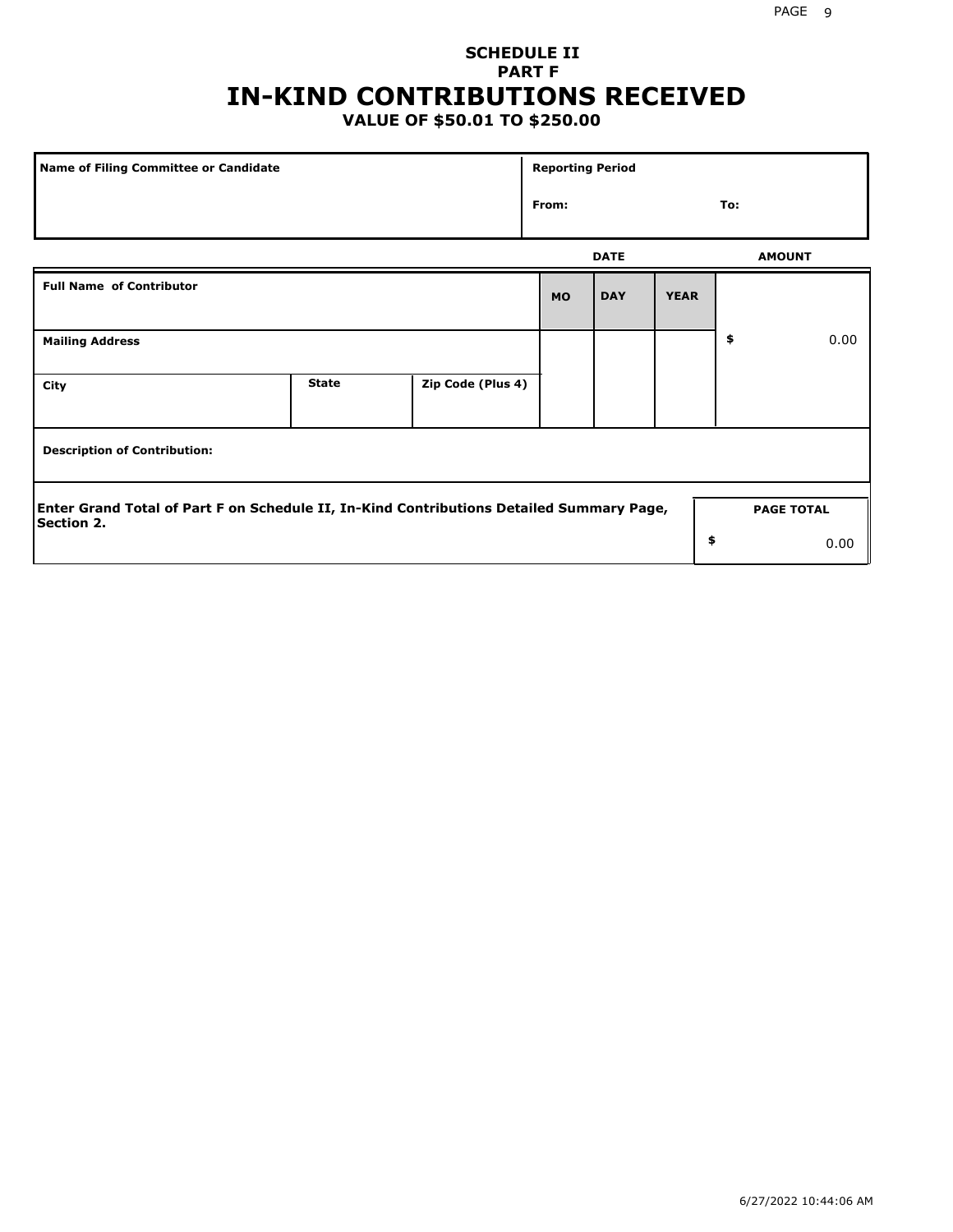### **SCHEDULE II PART G IN-KIND CONTRIBUTIONS RECEIVED VALUE OVER \$250.00**

| Name of Filing Committee or Candidate                                 |              |      |                  | <b>Reporting Period</b> |              |                      |             |    |                                    |
|-----------------------------------------------------------------------|--------------|------|------------------|-------------------------|--------------|----------------------|-------------|----|------------------------------------|
|                                                                       |              |      |                  |                         | From:<br>To: |                      |             |    |                                    |
|                                                                       |              |      |                  |                         |              | <b>DATE</b>          |             |    | <b>AMOUNT</b>                      |
| <b>Full Name of Contributor</b>                                       |              |      |                  |                         | <b>MO</b>    | <b>DAY</b>           | <b>YEAR</b> |    |                                    |
| <b>Mailing Address</b>                                                |              |      |                  |                         |              |                      |             | \$ | 0.00                               |
| City                                                                  | <b>State</b> |      | Zip Code(Plus 4) |                         |              |                      |             |    |                                    |
| <b>Employer of Contributor</b>                                        |              |      |                  | <b>Occupation</b>       |              |                      |             |    |                                    |
| <b>Employer Mailing Address/Principal Place of</b><br><b>Business</b> |              | City |                  | State                   | 4)           | <b>Zip Code(Plus</b> |             |    | <b>Description of Contribution</b> |

| <b>Enter Grand Total of Part G on Schedule II, In-Kind Contributions Detailed</b> |  | <b>PAGE TOTAL</b> |
|-----------------------------------------------------------------------------------|--|-------------------|
| <b>Summary Page, Section 3.</b>                                                   |  | 0.00              |
|                                                                                   |  |                   |